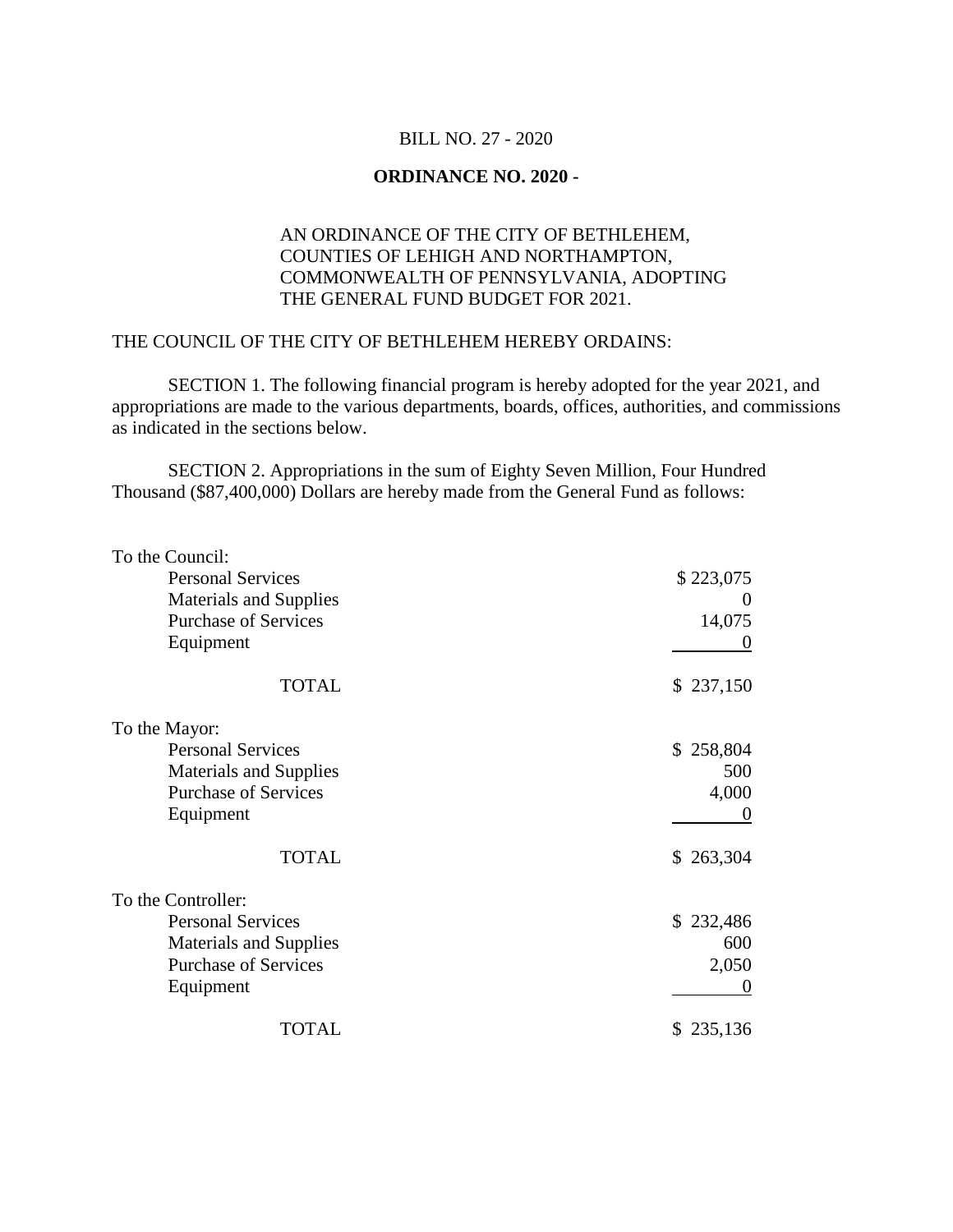| 2.                                                       | B/27/20<br>Ord. 2020- |
|----------------------------------------------------------|-----------------------|
| To the Treasurer:                                        |                       |
| <b>Personal Services</b>                                 | \$<br>2,200           |
| <b>Materials and Supplies</b>                            | $\theta$              |
| <b>Purchase of Services</b>                              | $\theta$              |
| Equipment                                                | $\theta$              |
| <b>TOTAL</b>                                             | \$<br>2,200           |
| To the Bureau of Law:                                    |                       |
| <b>Personal Services</b>                                 | \$349,411             |
| <b>Materials and Supplies</b>                            | $\theta$              |
| <b>Purchase of Services</b>                              | 9,000                 |
| Equipment                                                | $\theta$              |
| <b>TOTAL</b>                                             | \$ 358,411            |
| To the Department of Administration:                     |                       |
| <b>Personal Services</b>                                 | \$1,446,575           |
| <b>Materials and Supplies</b>                            | 10,100                |
| <b>Purchase of Services</b>                              | 549,600               |
| Equipment                                                | 44,800                |
| <b>TOTAL</b>                                             | \$2,051,075           |
| To the Department of Community and Economic Development: |                       |
| <b>Personal Services</b>                                 | \$4,420,783           |
| <b>Materials and Supplies</b>                            | 73,445                |
| <b>Purchase of Services</b>                              | 6,731,438             |
| Equipment                                                | 58,580                |
| <b>TOTAL</b>                                             | \$11,284,246          |
| To the Department of Public Works:                       |                       |
| <b>Personal Services</b>                                 | \$6,586,456           |
| <b>Materials and Supplies</b>                            | 517,155               |
| <b>Purchase of Services</b>                              | 3,345,383             |
| Equipment                                                | 200,269               |
| <b>TOTAL</b>                                             | \$10,649,263          |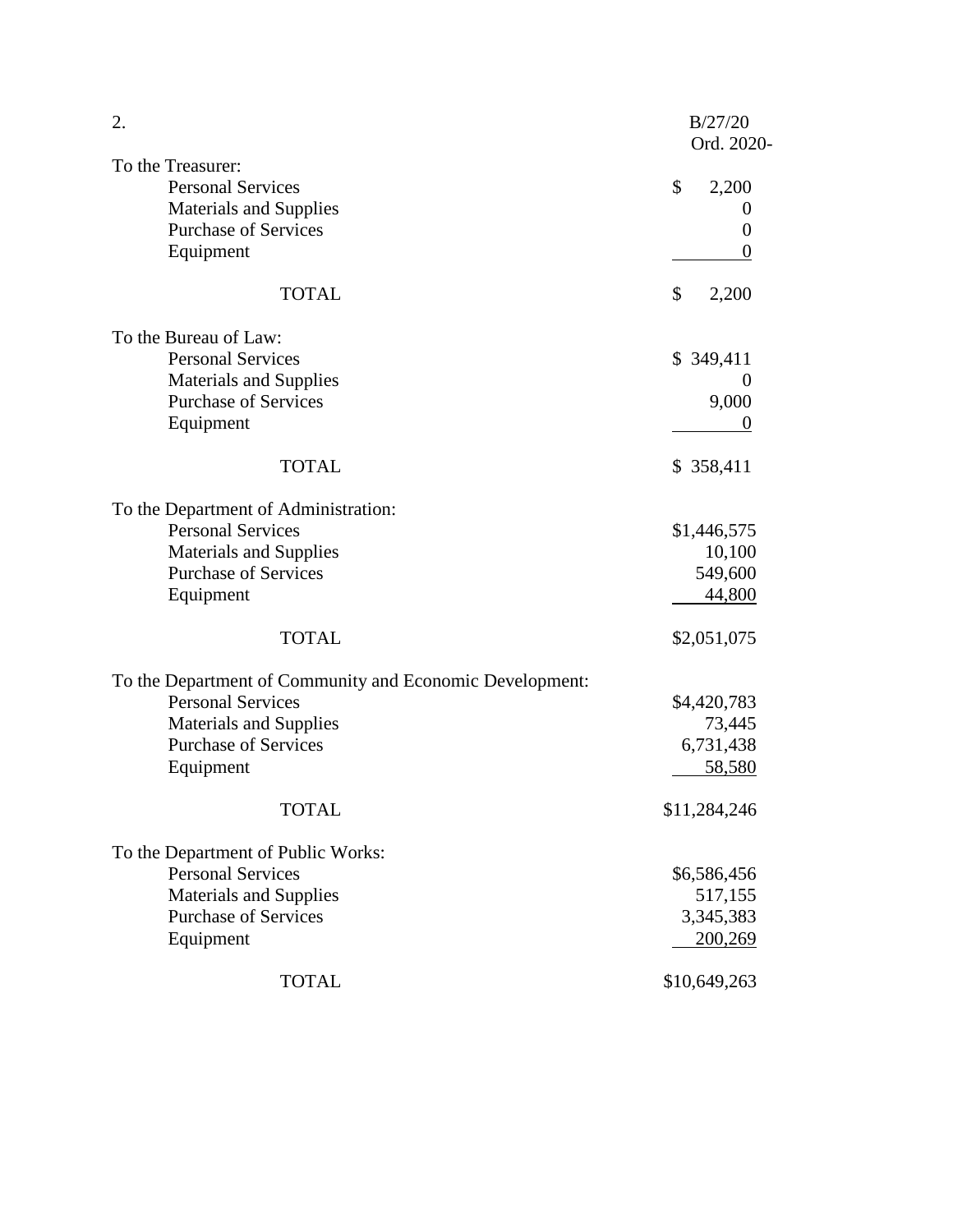| 3.                                                                                                                     |              | B/27/20<br>Ord. 2020- |
|------------------------------------------------------------------------------------------------------------------------|--------------|-----------------------|
| To the Department of Police:                                                                                           |              |                       |
| <b>Personal Services</b>                                                                                               |              | \$15,404,665          |
| <b>Materials and Supplies</b>                                                                                          |              | 559,200               |
| <b>Purchase of Services</b>                                                                                            |              | 340,806               |
| Equipment                                                                                                              |              | <u>195,560</u>        |
| <b>TOTAL</b>                                                                                                           |              | \$16,500,231          |
| To the Department of Fire:                                                                                             |              |                       |
| <b>Personal Services</b>                                                                                               |              | \$11,269,631          |
| <b>Materials and Supplies</b>                                                                                          |              | 316,218               |
| <b>Purchase of Services</b>                                                                                            |              | 245,422               |
| Equipment                                                                                                              |              | <u>55,300</u>         |
| <b>TOTAL</b>                                                                                                           |              | \$11,886,571          |
| To General and Civic Expenses:                                                                                         |              |                       |
| Office Supplies, Postage, Equipment Maintenance,                                                                       |              |                       |
| Communications                                                                                                         | $\mathbb{S}$ | 264,000               |
| Medical Insurance, Social Security, Unemployment Comp.,<br>Workers Comp., Pensions, Accumulated Sick Leave,            |              |                       |
| Defined Contribution Plan Match,                                                                                       |              | \$22,463,004          |
| Life and Disability insurance                                                                                          |              |                       |
| <b>Landfill Transfer</b>                                                                                               |              | \$878,364             |
|                                                                                                                        |              |                       |
| Refunds and Prior Year's Encumbrances                                                                                  | \$           | 24,000                |
| Professional Services Expenses, Department Contracts,<br>Trust Payments, City Insurance Package, Unforseen Contingency |              | \$1,351,466           |
| Memorial Day Decorations, Fourth of July Celebration,                                                                  |              |                       |
| <b>Halloween Parade</b>                                                                                                | \$           | 47,400                |
| PA League of Cities Dues, Fine Arts Commission,<br>Downtown Initiative, Northside 2027, Human Relations<br>Commission  | \$           | 139,900               |
| Library                                                                                                                |              | \$1,416,274           |
| Debt Service                                                                                                           |              | \$ 7,348,005          |